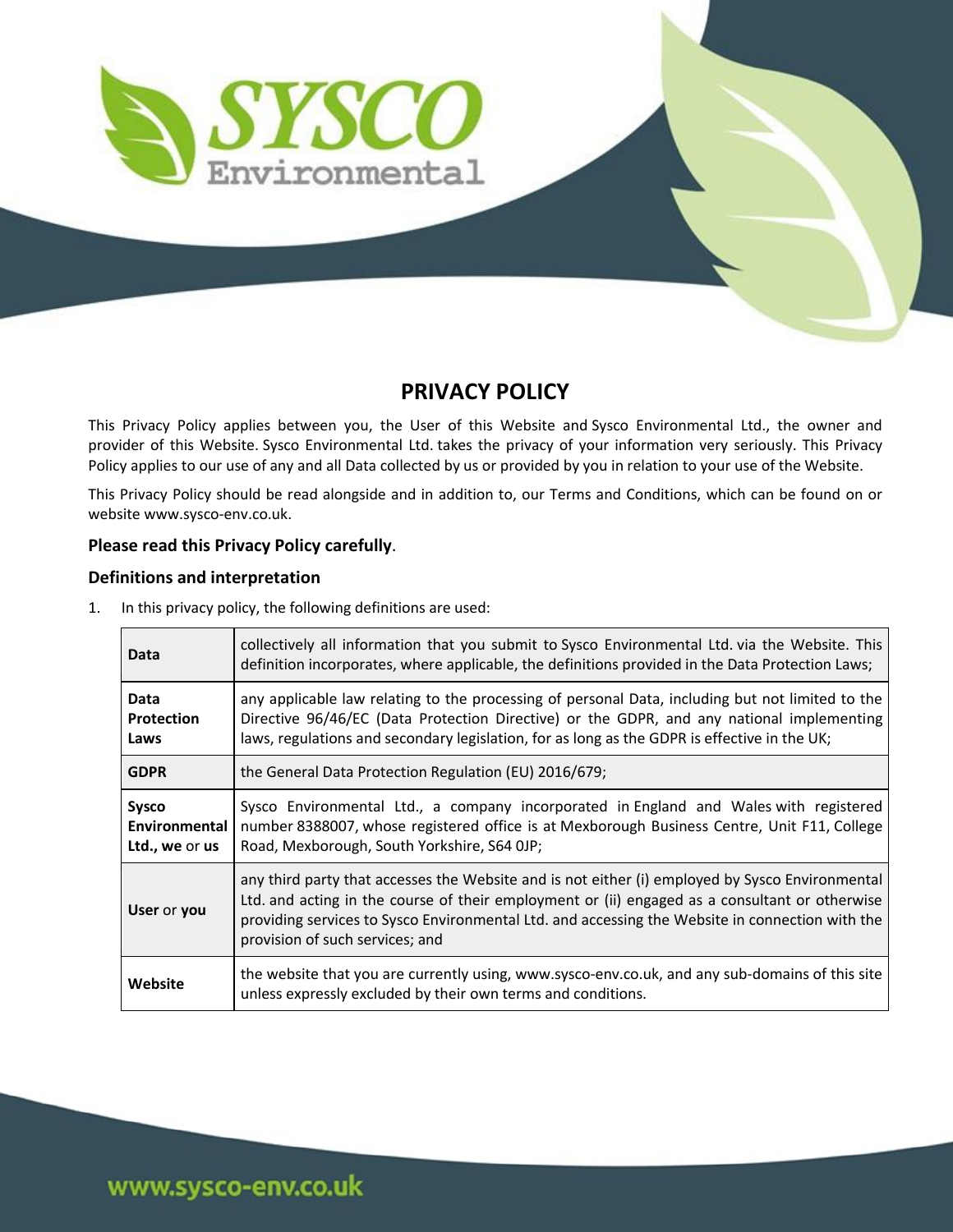

- 2. In this privacy policy, unless the context requires a different interpretation:
	- a. the singular includes the plural and vice versa;
	- b. references to sub-clauses, clauses, schedules or appendices are to sub-clauses, clauses, schedules or appendices of this privacy policy;
	- c. a reference to a person includes firms, companies, government entities, trusts and partnerships;
	- d. "including" is understood to mean "including without limitation";
	- e. reference to any statutory provision includes any modification or amendment of it;
	- f. the headings and sub-headings do not form part of this privacy policy.

### **Scope of this Privacy Policy**

- 3. This privacy policy applies only to the actions of Sysco Environmental Ltd. and Users with respect to this Website. It does not extend to any websites that can be accessed from this Website including, but not limited to, any links we may provide to social media websites.
- 4. For purposes of the applicable Data Protection Laws, Sysco Environmental Ltd. is the "data controller". This means that Sysco Environmental Ltd. determines the purposes for which and the manner in which, your Data is processed.

#### **Data collected**

- 5. We may collect the following Data, which includes personal Data, from you:
	- a. name;
	- b. contact Information such as email addresses and telephone numbers;
	- c. demographic information such as an address, postcode, preferences;
	- d. IP address (automatically collected);
	- e. web browser type and version (automatically collected);
	- f. operating system (automatically collected);
	- g. a list of URLs starting with a referring site, your activity on this Website, and the site you exit to (automatically collected);
	- in each case, in accordance with this privacy policy.

#### **How we collect Data**

- 6. We collect Data in the following ways:
	- a. data is given to us by you;
	- b. data is received from other sources; and
	- c. data is collected automatically.

#### **Data that is given to us by you**

- 7. Sysco Environmental Ltd. will collect your Data in a number of ways, for example:
	- a. when you contact us through the Website, by telephone, post, e-mail or through any other means;
	- b. when you use our services;
	- in each case, in accordance with this privacy policy.

# www.sysco-env.co.uk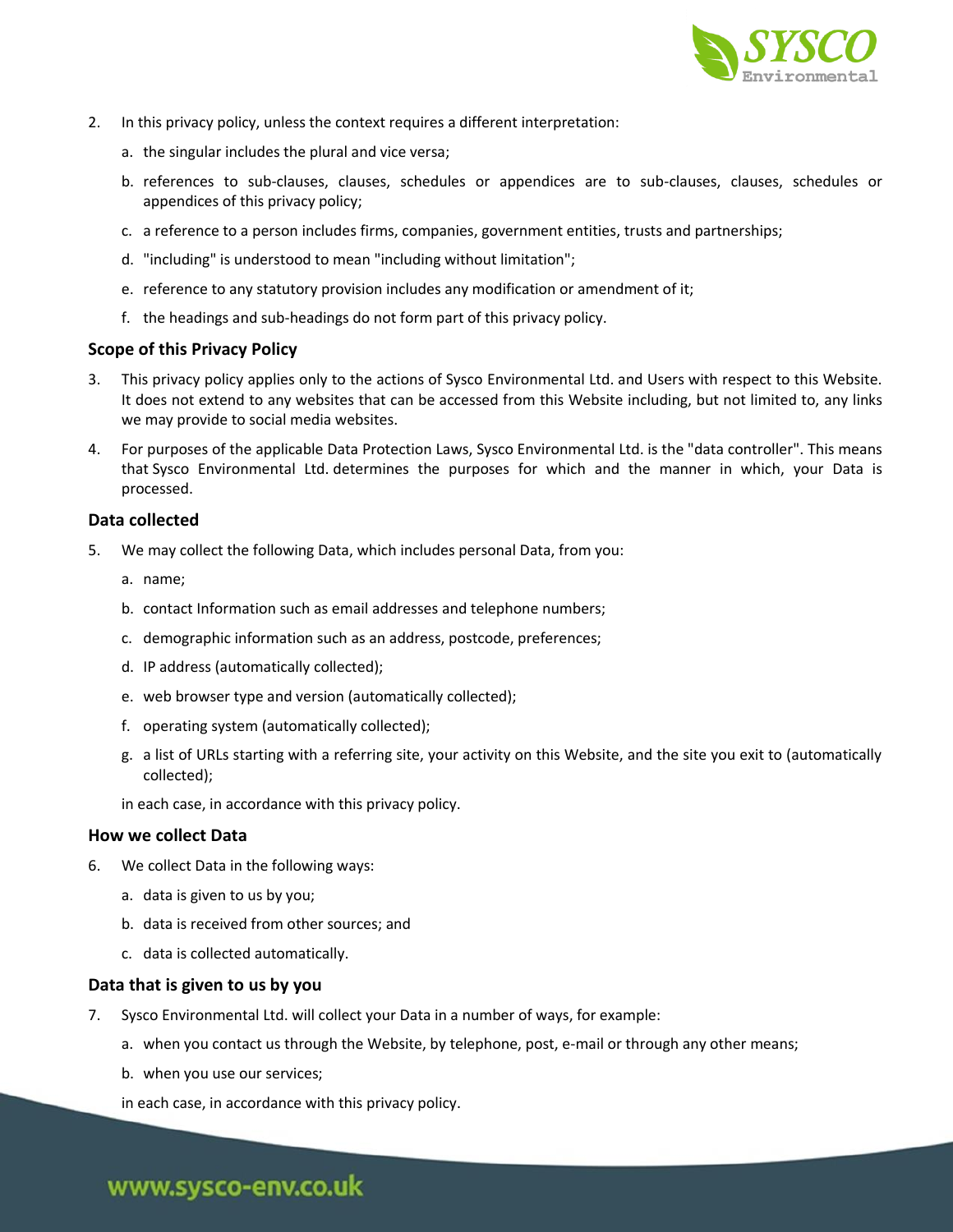

## **Data that is received from third parties**

- 8. Sysco Environmental Ltd. will receive Data about you from the following third parties:
	- a. Spikes Associates Ltd.;

#### **Data that is collected automatically**

- 9. To the extent that you access the Website, we will collect your Data automatically, for example:
	- a. we automatically collect some information about your visit to the Website. This information helps us to make improvements to Website content and navigation and includes your IP address, the date, times and frequency with which you access the Website and the way you use and interact with its content.

#### **Our use of Data**

- 10. Any or all of the above Data may be required by us from time to time in order to provide you with the best possible service and experience when using our Website. Specifically, Data may be used by us for the following reasons:
	- a. internal record keeping;
	- b. improvement of our products/services;
	- c. transmission by email of marketing materials that may be of interest to you;
	- d. contact for market research purposes which may be done using email, telephone or mail. Such information may be used to customise or update the Website;

in each case, in accordance with this privacy policy.

- 11. We may use your Data for the above purposes if we deem it necessary to do so for our legitimate interests. If you are not satisfied with this, you have the right to object in certain circumstances (see the section headed "Your rights" below).
- 12. For the delivery of direct marketing to you via e-mail, we'll need your consent, whether via an opt-in or soft-optin:
	- a. soft opt-in consent is a specific type of consent which applies when you have previously engaged with us (for example, you contact us to ask us for more details about a particular product/service, and we are marketing similar products/services). Under "soft opt-in" consent, we will take your consent as given unless you opt-out.
	- b. for other types of e-marketing, we are required to obtain your explicit consent; that is, you need to take positive and affirmative action when consenting by, for example, checking a tick box that we'll provide.
	- c. if you are not satisfied with our approach to marketing, you have the right to withdraw consent at any time. To find out how to withdraw your consent, see the section headed "Your rights" below.

#### **Who we share Data with**

- 13. We may share your Data with the following groups of people for the following reasons:
	- a. any of our group companies or affiliates to ensure the proper administration of your website and business;
	- b. our employees, agents and/or professional advisors to obtain advice from professional advisers;
	- c. relevant authorities to facilitate the detection of crime or the collection of taxes or duties;
	- in each case, in accordance with this privacy policy.

www.sysco-env.co.uk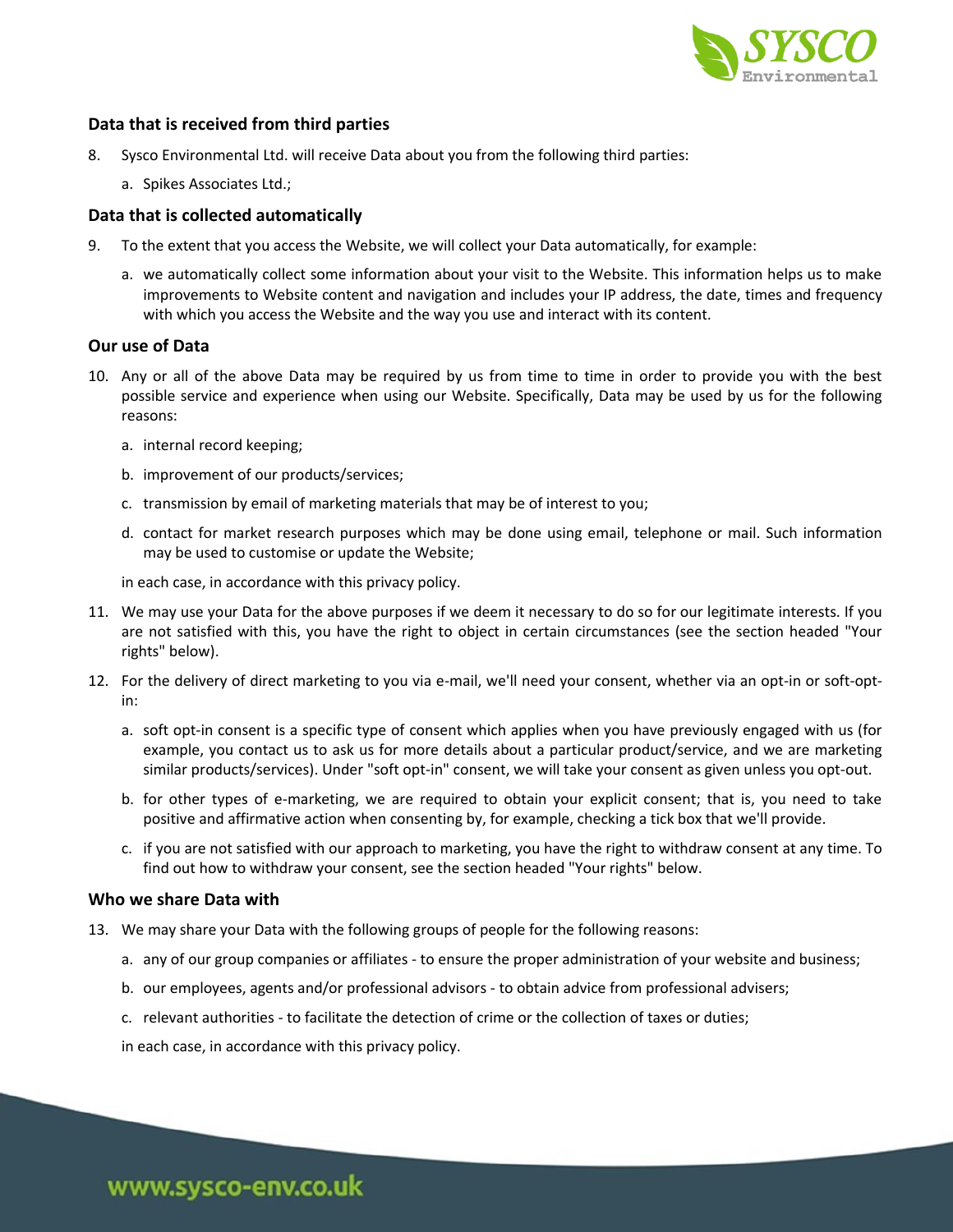

## **Keeping Data secure**

- 14. We will use technical and organisational measures to safeguard your Data, for example:
	- a. access to your account is controlled by a password and a username that is unique to you.
	- b. we store your Data on secure servers.
	- c. payment details are encrypted using Paypal SSL technology.
- 15. Technical and organisational measures include measures to deal with any suspected data breach. If you suspect any misuse or loss or unauthorised access to your Data, please let us know immediately by contacting us via this email address: m.gaborova@sysco-env.co.uk.
- 16. If you want detailed information from Get Safe Online on how to protect your information and your computers and devices against fraud, identity theft, viruses and many other online problems, please visit www.getsafeonline.org. Get Safe Online is supported by HM Government and leading businesses.

#### **Data retention**

- 17. Unless a longer retention period is required or permitted by law, we will only hold your Data on our systems for the period necessary to fulfil the purposes outlined in this privacy policy or until you request that the Data be deleted.
- 18. Even if we delete your Data, it may persist on backup or archival media for legal, tax or regulatory purposes.

#### **Your rights**

- 19. You have the following rights in relation to your Data:
	- a. **Right to access** the right to request (i) copies of the information we hold about you at any time, or (ii) that we modify, update or delete such information. If we provide you with access to the information, we hold about you, we will not charge you for this unless your request is "manifestly unfounded or excessive." Where we are legally permitted to do so, we may refuse your request. If we refuse your request, we will tell you the reasons why.
	- b. **Right to correct** the right to have your Data rectified if it is inaccurate or incomplete.
	- c. **Right to erase** the right to request that we delete or remove your Data from our systems.
	- d. **Right to restrict our use of your Data** the right to "block" us from using your Data or limit the way in which we can use it.
	- e. **Right to data portability** the right to request that we move, copy or transfer your Data.
	- f. **Right to object** the right to object to our use of your Data including where we use it for our legitimate interests.
- 20. To make enquiries, exercise any of your rights set out above, or withdraw your consent to the processing of your Data (where consent is our legal basis for processing your Data), please contact us via this e-mail address: m.gaborova@sysco-env.co.uk.
- 21. If you are not satisfied with the way a complaint you make in relation to your Data is handled by us, you may be able to refer your complaint to the relevant data protection authority. For the UK, this is the Information Commissioner's Office (ICO). The ICO's contact details can be found on their website at https://ico.org.uk/.
- 22. It is important that the Data we hold about you is accurate and current. Please keep us informed if your Data changes during the period for which we hold it.